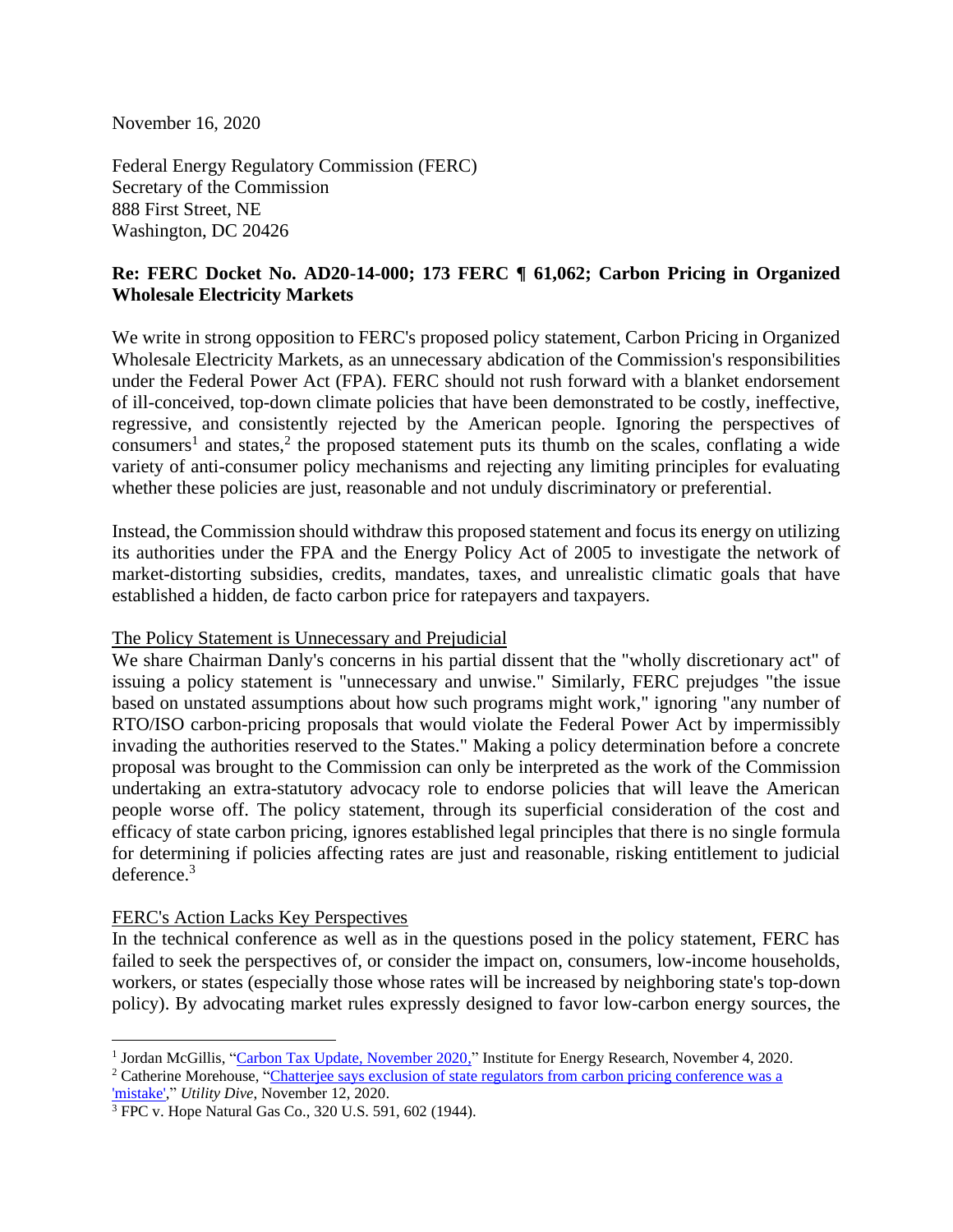Commission is contravening its resource neutrality and, in the process, further eroding the benefits consumers get from competitive electricity markets. FPA and FERC's oversight of organized markets are designed to serve the goal of consumer benefits. This oversight is especially egregious as the Commission previously admonished the U.S. Environmental Protection Agency that "the comments of entities that will bear the burden… should be accorded due consideration by the Agency in formulating" top-down climate policy like the Clean Power Plan.<sup>4</sup> The absence of consumer voices in the technical conference or policy statement is even starker as rent-seeking firms, monopoly utilities, RTOs, environmental groups, and others were well represented.

# The Policy Statement Ignores FERC's Appropriate Role in Environmental Regulation

FERC ignores questions about its authority to address environmental consequences in setting just and reasonable rates under FPA Section 205.<sup>5</sup> FERC acknowledges that it "is not an environmental regulator," then mistakenly assumes the effectiveness and transparency of a wide variety of topdown carbon policies adopted by public utilities and RTOs/ISOs, which are also not environmental regulators. When federal environmental statutes like the Clean Air Act mandate emission controls for certain facilities, FERC has enabled state regulators and utilities to incorporate those costs in rates. The same federal mandate does not exist for greenhouse gases.

FERC's footnoting of this issue in the policy statement demonstrates its misunderstanding of environmental law and cooperative federalism. This policy statement's failure to identify statutory authority or a limiting principle is also directly at odds with the then- Chairman's 2018 admonition on the U.S. Environmental Protection Agency's (EPA) Clean Power Plan that federal agencies should not adopt sweeping, top-down climate policy "through administrative action without a clear statutory directive or limiting principle." <sup>6</sup> EPA has not found any requirement for carbon pricing or greenhouse gas cap-and-trade schemes in the Act, including multiple versions of power plant standards under Section 111.

### FERC Should Focus on Investigating and Auditing Existing, Hidden Carbon Taxes

Moreover, FERC has failed to acknowledge the hundreds of subsidies, tax credits, and mandates for different energy sources at all levels government which already create a hidden, de facto carbon price, adding hundreds of dollars to the electricity or tax bills of every American family. Adding a carbon price on top of the mélange of subsidies would further erode the concept of competition in a level playing field for all generation resources.

There is no evidence to suggest that the carbon pricing schemes identified by FERC in the policy statement have been – or will be - accompanied by the elimination of inefficient, market-distorting government interventions that constitute a significant, nontransparent price in the status quo. We agree with the Electricity Consumers Resource Council's motion to intervene ahead of the technical conference that "adding a carbon price in FERC-jurisdictional electricity markets may increase costs and leave consumers worse off." 7

<sup>7</sup> [https://elcon.org/motion-to-intervene-and-comments-of-the-electricity-consumers-resource-council-elcon-docket](https://elcon.org/motion-to-intervene-and-comments-of-the-electricity-consumers-resource-council-elcon-docket-no-ad20-14-000-carbon-pricing-in-ferc-jurisdictional-organized-regional-wholesale-electricity-energy-ma/)[no-ad20-14-000-carbon-pricing-in-ferc-jurisdictional-organized-regional-wholesale-electricity-energy-ma/.](https://elcon.org/motion-to-intervene-and-comments-of-the-electricity-consumers-resource-council-elcon-docket-no-ad20-14-000-carbon-pricing-in-ferc-jurisdictional-organized-regional-wholesale-electricity-energy-ma/)

<sup>&</sup>lt;sup>4</sup>Letter from Neil Chatterjee, Federal Energy Regulatory Commission [\(Docket ID No. EPA-HQ-OAR-2017-0355\)](https://www.regulations.gov/document?D=EPA-HQ-OAR-2017-0355-24053).  $5$  See Council of the Crees (Quebec) v. FERC 198 F.3d 950, 957 (D.C. Cir. 2000).

<sup>&</sup>lt;sup>6</sup> Letter from Neil Chatterjee, Federal Energy Regulatory Commission [\(Docket ID No. EPA-HQ-OAR-2017-0355\)](https://www.regulations.gov/document?D=EPA-HQ-OAR-2017-0355-24053).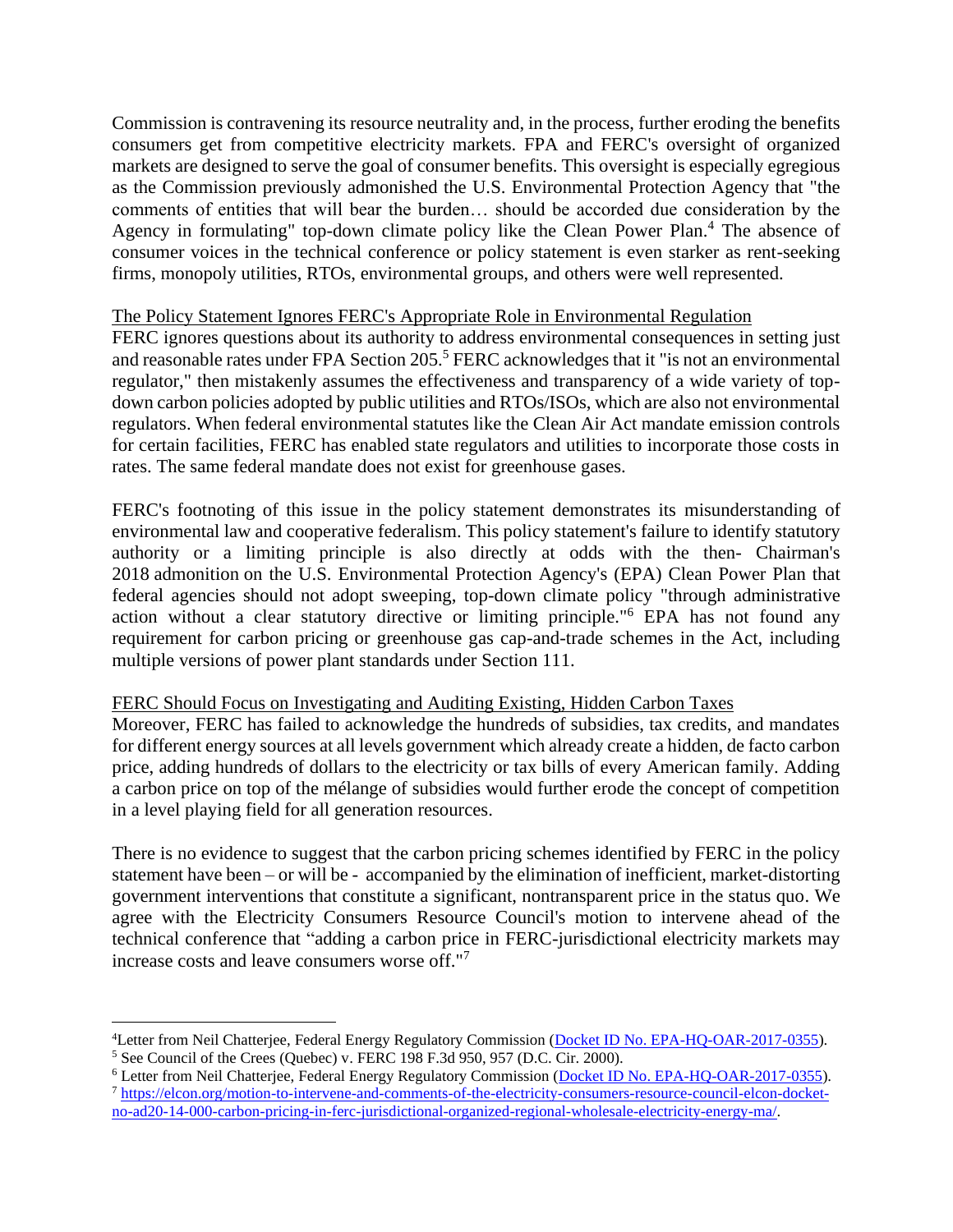# Policy Statement is False Federalism and Lacks a Limiting Principle

Based on recent Court decisions, FERC has largely blurred distinctions between retail and wholesale rates, and state and federal jurisdiction. However, this policy statement represents a false form of federalism. The Commission is well aware that wholesale customers in non-carbonpricing states will pay higher rates if a carbon price is integrated into an RTO/ISO. Blanket embrace of any state carbon pricing scheme ignores FERC's role in evaluating filings to determine if they are just, reasonable, nondiscriminatory, and non-preferential. For example, FERC has established no principles that would allow it to carry out its FPA obligations, including in scenarios where a carbon pricing scheme would: have the opposite of its intended effect; counteract environmental goals in the pricing states or others in its organized markets; represent unreasonable or imprudent production costs; reduce competition; or create environmental compliance costs. The track record of top-down state and regional carbon pricing, including the undemocratic and legally dubious adoption of these nontransparent carbon taxes, casts doubt on the assumptions made in the policy statement.

FERC's Policy Statement Will Exacerbate Energy Poverty with Negligible Environmental Benefit FERC's mission is to improve the competitiveness, efficiency, and reliability of the wholesale markets to deliver benefits to customers in the form of lower electricity prices. We are worried about the proposal bias toward "potential benefits" while offering no mention of actual costs.

One of the principles of sound policymaking is to evaluate the costs and benefits of policy proposals to determine if said policy intervention is worth pursuing. Precautionary policymaking might be the personal preference of members of the Commission; however, that does not preclude a thorough and transparent evaluation of the costs associated with aggressively taxing greenhouse gases in our electricity supply.

Before moving forward, and in the interest of its determination of whether policies affecting rates are just, the Commission should consider seriously evaluating the effects of rapid decarbonization efforts, whether through cap-and-trade, sectoral greenhouse gas regulation, or carbon taxes in U.S. households that are already experiencing challenges in paying energy bills, which according to the latest Residential Energy Consumption Survey is almost a third.<sup>8</sup> A 2020 analysis from the Massachusetts Institute of Technology shows that top-down decarbonization efforts, whether through cap-and-trade, sectoral greenhouse gas regulation, or carbon taxes, will cost the lowest income American families hundreds of dollars per year on their electricity bills.<sup>9</sup> Even before the pandemic, surveys showed that less than one-third of Americans said they would be willing to spend \$10 more on their electricity bills to address climate change.<sup>10</sup>

There is no need for this heavy-handed approach FERC is endorsing in the policy statement because top-down carbon policy has proven ineffective. From 2007 to 2019, U.S. energy-related carbon dioxide emissions have fallen by roughly 15 percent, while global emissions have increased by more than 20 percent.<sup>11</sup> The International Energy Agency recognizes that the U.S. saw the

<sup>8</sup> U.S. Energy Information Administration, ["One in three U.S. households faces a challenge in meeting energy](https://www.eia.gov/todayinenergy/detail.php?id=37072)  [needs,](https://www.eia.gov/todayinenergy/detail.php?id=37072)" September 19, 2018.

<sup>9</sup> Tomas W. Green and Christopher R. Knittel, ["Distributed Effects of Climate Policy: A Machine Learning](http://ceepr.mit.edu/files/papers/roosevelt-project/The-Roosevelt-Project-WP-3.pdf)  [Approach,](http://ceepr.mit.edu/files/papers/roosevelt-project/The-Roosevelt-Project-WP-3.pdf)" MIT Center for Energy and Environmental Policy Research (CEEPR), September 2020. <sup>10</sup> Emily Ekins, "68% of Americans Wouldn't Pay \$10 a Month in Higher Electric Bills to Combat Climate [Change,](https://www.cato.org/blog/68-americans-wouldnt-pay-10-month-higher-electric-bills-combat-climate-change)" CATO Institute, March 8, 2019.

<sup>11</sup> U.S. Energy Information Administration, *[Short-Term Energy Outlook](https://www.eia.gov/outlooks/steo/)*, November 10, 2020.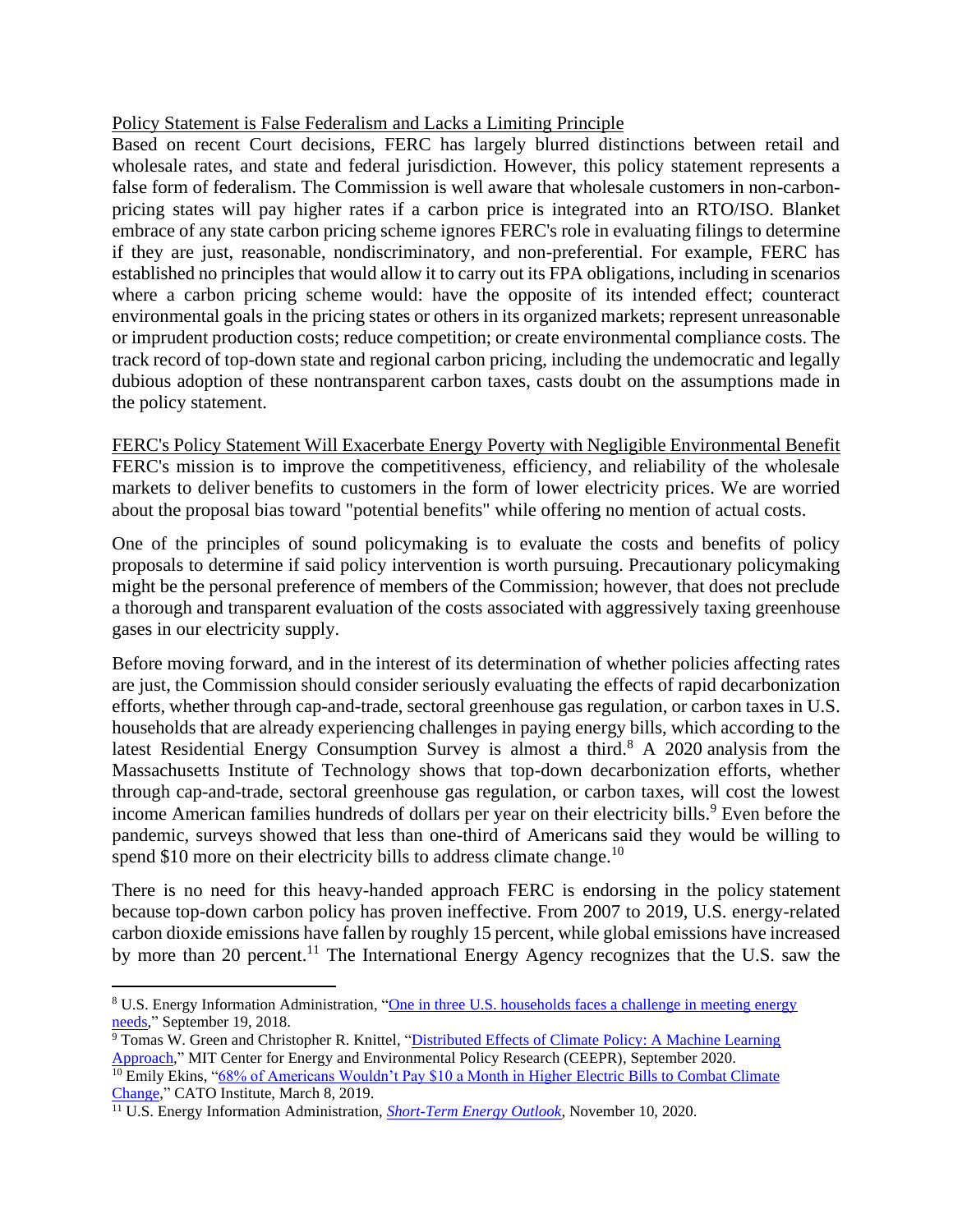largest reduction of energy-related carbon dioxide emissions of any country between 2018 and 2019 and the largest absolute decline since 2000. These trends have been accomplished without top-down energy policies that pick winners and losers.

This dynamic extends to top-down state policy. According to the most recent data from the U.S. Energy Information Administration,<sup>12</sup> since 2007, states that have avoided these policies (including Alabama, Alaska, Indiana, Kentucky, West Virginia, and Wyoming) each have had reductions of per capita energy-related CO2 emissions five times greater than California.

Over that same period, North Dakota, South Carolina, Georgia, and Kentucky have ranked in the top five states for reduced energy intensity. Each of these states reduce energy per dollar of GDP over ten times greater than what New York achieved.

# Pennsylvania's Participation in Regional Greenhouse Gas Initiative (RGGI) Demonstrates Carbon Pricing is Ineffective, Undemocratic, and Unjust

The Regional Greenhouse Gas Initiative (RGGI), touted in the Policy Statement, has been monumentally ineffective at reducing greenhouse gas emissions but quite effective at raising billions in revenue for politically connected projects preferred by governors. The nonpartisan Congressional Research Service confirmed in 2019 that RGGI's contribution to reducing greenhouse gases is "arguably negligible."<sup>13</sup> This negligible impact prompted RGGI's 2012 move to reduce its regional cap by 45 percent, and a similar adjustment is expected next year.

The Commission also mischaracterizes and footnotes the nature of Pennsylvania's participation in the pact. In a manner inconsistent with the Commonwealth's Constitution and Air Pollution Control Act as well as the federal Clean Air Act and compact clause, the Governor of Pennsylvania is attempting to join RGGI against the wishes of their General Assembly.<sup>14</sup> The Governor of Pennsylvania's current effort to join the initiative against the wishes of their General Assembly shows how unpopular raising energy prices by government fiat is and how democratic accountability gets diluted in favor of political expediency.

Why are Pennsylvanians opposed to joining this top-down climate policy? Between 2007 and 2017, Pennsylvania reduced coal-related carbon dioxide emissions by more than the 10 RGGI states combined.<sup>15</sup> The scheme is also likely to exacerbate energy poverty for low-income families. In a 2019 report, the Pennsylvania Public Utility Commission found that low-income Pennsylvania households "experience some of the highest energy burdens in the country."<sup>16</sup> And eight of the ten states in RGGI have higher retail electricity rates than Pennsylvania. If the Commonwealth's electricity costs were to grow to the median of RGGI states, an average Pennsylvania family would pay more than \$466 more on electricity bills each year.<sup>17</sup>

<sup>12</sup> U.S. Energy Information Administration, *"*[Energy-Related CO2 Emission Data Tables,"](https://www.eia.gov/environment/emissions/state/) May 10, 2020.

<sup>13</sup> Jonathan L. Ramseur, *[The Regional Greenhouse Gas Initiative: Background, Impacts, and Selected Issues](https://fas.org/sgp/crs/misc/R41836.pdf)*, Congresional Research Service, July 16, 2020.

<sup>14</sup> Kevin Mooney, ["Pennsylvania governor tramples legislators to impose carbon taxes,](https://www.washingtonexaminer.com/opinion/pennsylvania-governor-tramples-legislators-to-impose-carbon-taxes)" *Washington Examiner*, October 16, 2020.

<sup>&</sup>lt;sup>15</sup> U.S. Energy Information Administration, ["Energy-Related CO2 Emission Data Tables,"](https://www.eia.gov/environment/emissions/state/) May 10, 2020.

<sup>16</sup> Pennsylvania Public Utility Commission, ["Home Energy Affordability For Low-Income](https://www.puc.pa.gov/pcdocs/1602386.pdf) Customers in [Pennsylvania,"](https://www.puc.pa.gov/pcdocs/1602386.pdf) January 2019.

<sup>&</sup>lt;sup>17</sup> U.S. Energy Information Administration, ["Household Energy Use in Pennsylvania.](https://www.eia.gov/consumption/residential/reports/2009/state_briefs/pdf/PA.pdf)"